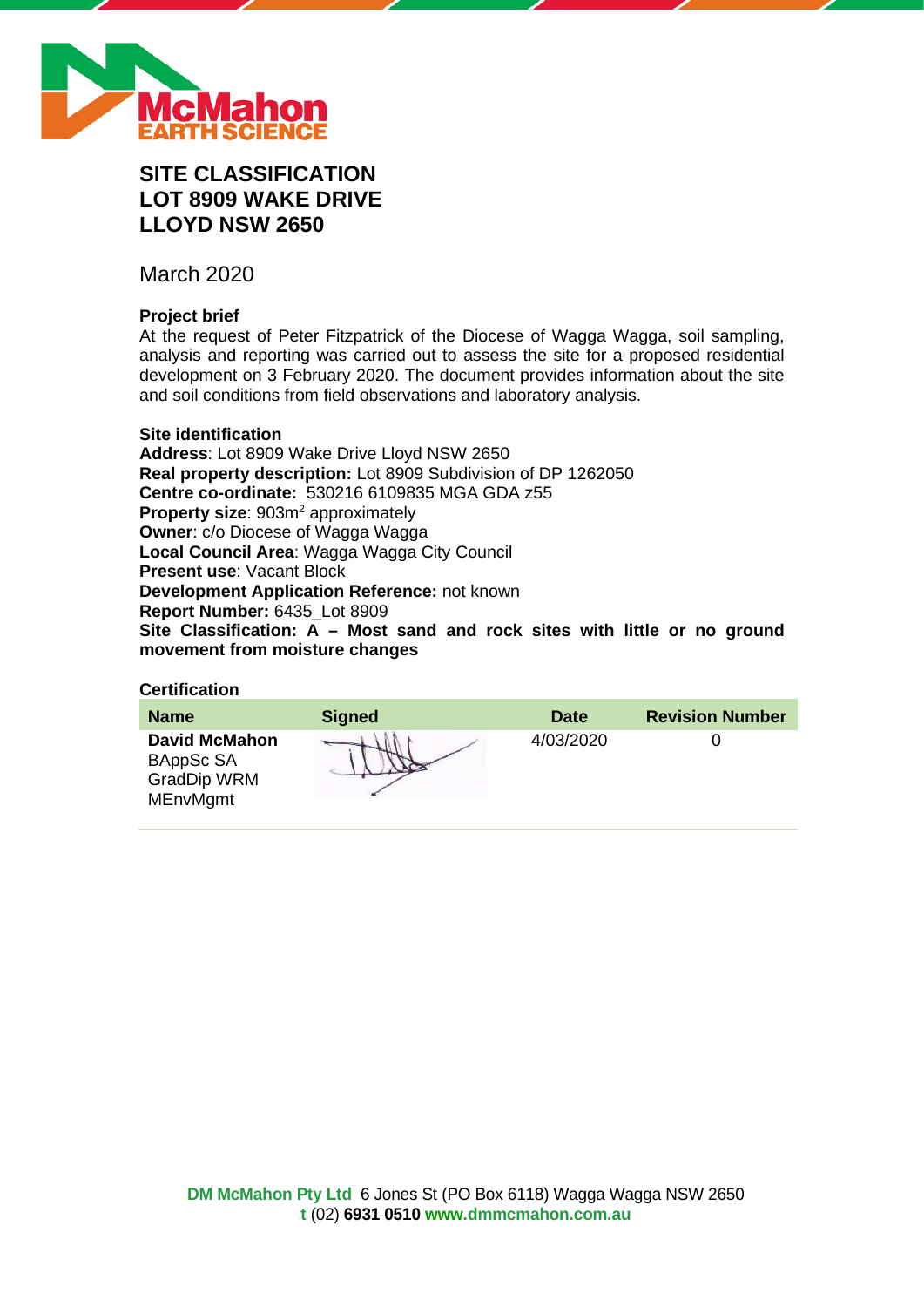### **Physical characteristics of the site**

A desktop review and investigation of the topography, hydrology, soil, lithology, geology and hydrogeology of the site has been undertaken and are as follows:

### **Topography**

The Lake Albert 1:25,000 Topographic Map (Sheet 8327-1S) indicates that the site is located at an elevation of approximately 247m AHD. The site landform is classed as a simple slope and the slope class is gently inclined.

### **Vegetation**

The site is devoid of vegetation.

### **Hydrology**

The nearest named waterway is Stringybark Creek located 3414m to the south east of the site. Due to the relative incline of the site, rainfall is likely to both run off and infiltrate into the relatively permeable topsoil.

### **Weather**

The average rainfall for Wagga Wagga is approximately 526.8mm per annum, with the wettest months being October, June and July. Annual mean evaporation for the region is 1715.5mm with mean daily evaporation ranges from 1.2mm in July to 9.2mm in January. Wagga Wagga is characterised by cold wet winters and hot dry summers with mean maximum temperatures ranging from 12.9°C in July to 31.9 °C in January and mean minimum temperatures ranging from 1.3ºC in July to 15.9ºC in February. Rainfall, temperature and evaporation data from Wagga Wagga Agricultural Institute 73127 (www.bom.gov.au).

### **Soil & Landform**

The site lies within the mapping unit ld from the Soil Landscapes of the Wagga Wagga 1:100 000 Sheet (DLWC, 1997). The map unit ld is described as:

### *ld – Lloyd (Erosional Landscapes)*

*Landscape*: rolling low hills on Ordovician metasedimentary rocks. Local relief 30–90 m; slopes 10–20%. Broad crests and ridges; long waning mid to lower slopes; broad drainage depressions. Variable rock outcrop 0–50%. Extensively to completely cleared mid to high open-forest.

*Soils*: shallow (<0.5 m), moderately well-drained Paralithic Leptic Rudosols (Lithosols) on some crests, ridges and upper slopes; deep (1.0–1.5 m), imperfectly drained Red Kurosols (Red Podzolic Soils) on other crests and upper slopes; moderately deep (0.5– 1.0m), moderately well-drained Red Chromosols and Kurosols (Red Podzolic Soils) on mid to lower slopes; and moderately deep (0.5–1.0 m), imperfectly drained Brown Kurosols (Yellow Podzolic Soils) in drainage lines.

*Limitations*: high erosion hazard; steep slopes (localised); localised rock outcrop; localised poor drainage; localised waterlogging; foundation hazard (localised); mass movement; shallow, stony and strongly acid soils (on ridges and upper slopes); localised aluminium toxicity; localised salinity.

### **Lithology and Geology**

Undivided Ordovician metasedimentary rocks—thinly interbedded siltstones, shales and phyllites, with minorschists and minor quartzites. Lithology is highly variable

over a short distance. Relatively thick (1 m to several metres) colluvial and slopewash clayey sediments occur on lower slopes and in drainage depressions. There is generally no rock outcrop, but occasionally <50% (at sites usually underlain by sandstone).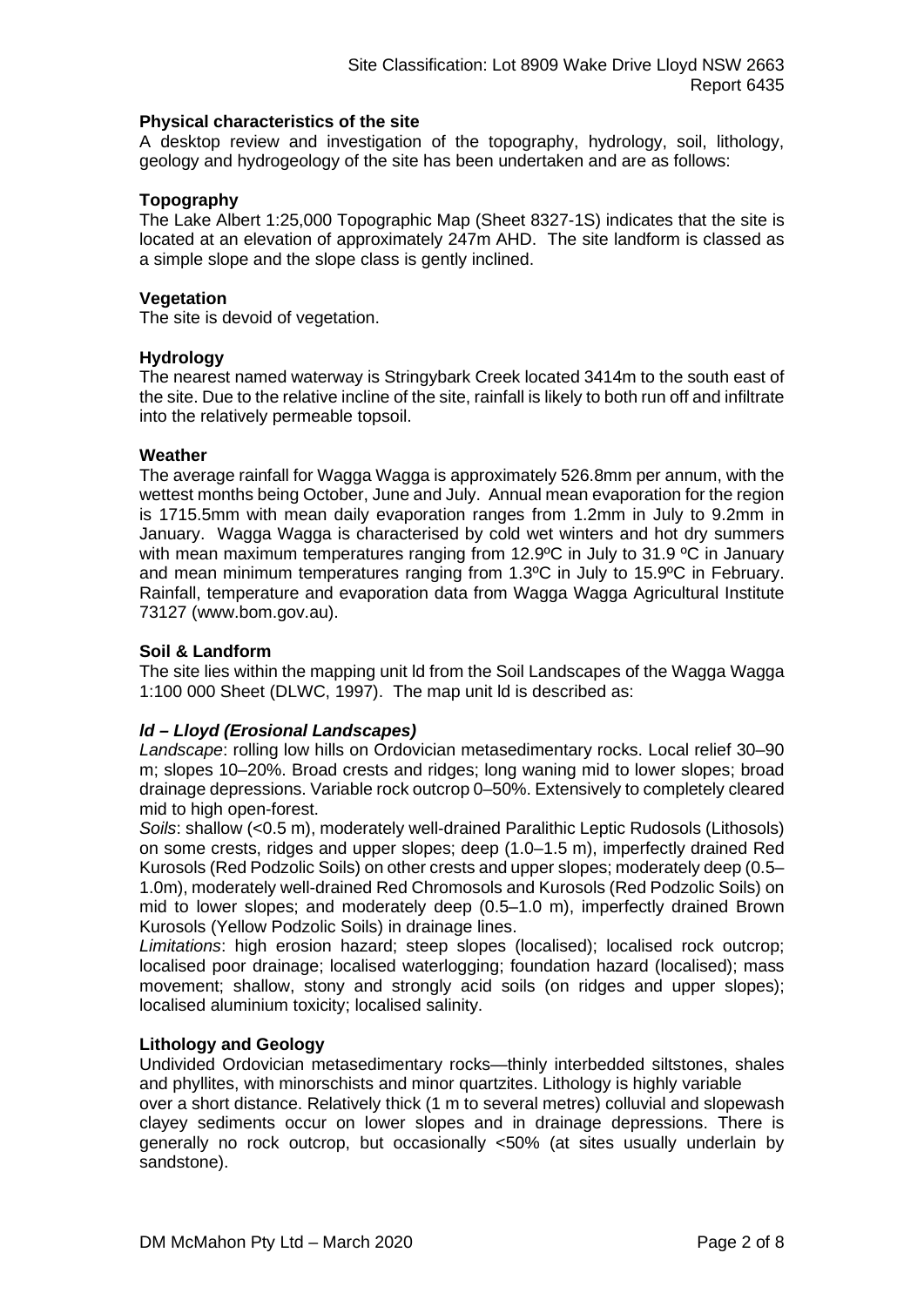## **Hydrogeology**

From the Geoscience Australia hydrogeology dataset, the groundwater beneath the site is described as porous, extensive highly productive aquifers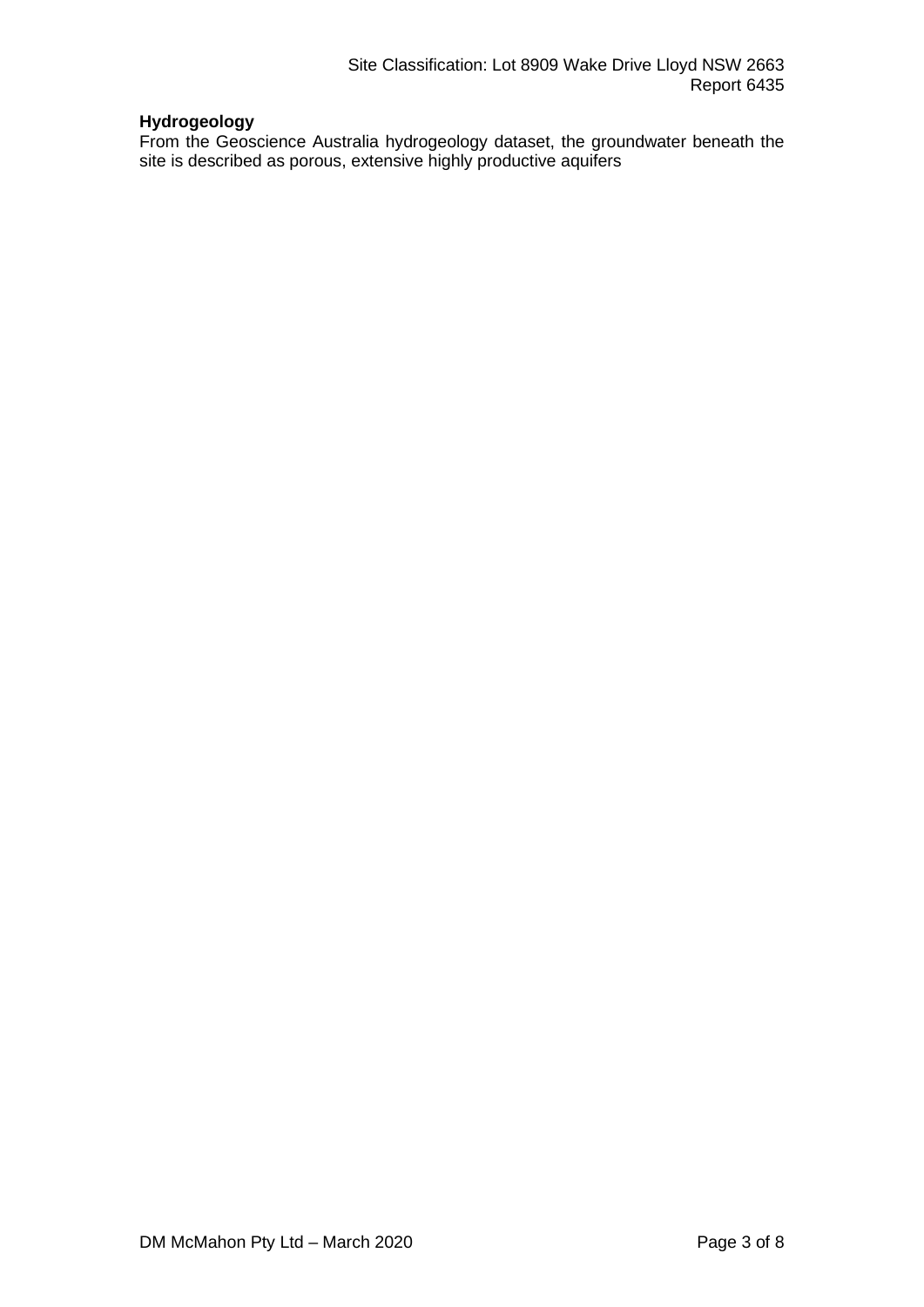### **Site Condition**

Through site investigation, field observations, in situ tests and laboratory analysis the following site geotechnical model has been developed. Details of the general conditions encountered with a field description of the soil, engineering properties and the location of the boreholes can be seen as follows, Table 1, Figure 1.

#### **Table 1:** *Site geotechnical model with field description and observations*

| <b>Soil Origin</b> | <b>Depth</b><br>(m) | <b>Class</b><br><b>(AS17</b><br>26<br>$-2017)$ | Soil Name /<br><b>Description</b> | <b>Grain</b><br><b>Size</b> | <b>Primary</b><br><b>Colour</b> | <b>Mottle</b><br><b>Colour</b> | <b>Mois-</b><br>ture     | Plas-<br>ticity | <b>Consis-</b><br>tency | <b>Observations</b><br>and/or comments | <b>Engineering</b><br><b>Properties</b> |
|--------------------|---------------------|------------------------------------------------|-----------------------------------|-----------------------------|---------------------------------|--------------------------------|--------------------------|-----------------|-------------------------|----------------------------------------|-----------------------------------------|
| Borehole $1 + 2$   |                     |                                                |                                   |                             |                                 |                                |                          |                 |                         |                                        |                                         |
| <b>FILL</b>        | $0.0 -$<br>0.2      | <b>SC</b>                                      | Sandy CLAY                        | Fine/<br>Coars<br>e         | <b>Brownish</b><br>Red          | Nil                            | Dry                      | LOW             | Firm                    | $\blacksquare$                         | Ys<br>Expansivity                       |
| Refusal            | 0.2                 | $\overline{\phantom{0}}$                       | <b>OM Bedrock</b>                 | $\blacksquare$              | $\,$                            | -                              | $\overline{\phantom{a}}$ | -               |                         | Refusal @ 0.2m on<br>OM bedrock        | $0-20$ mm                               |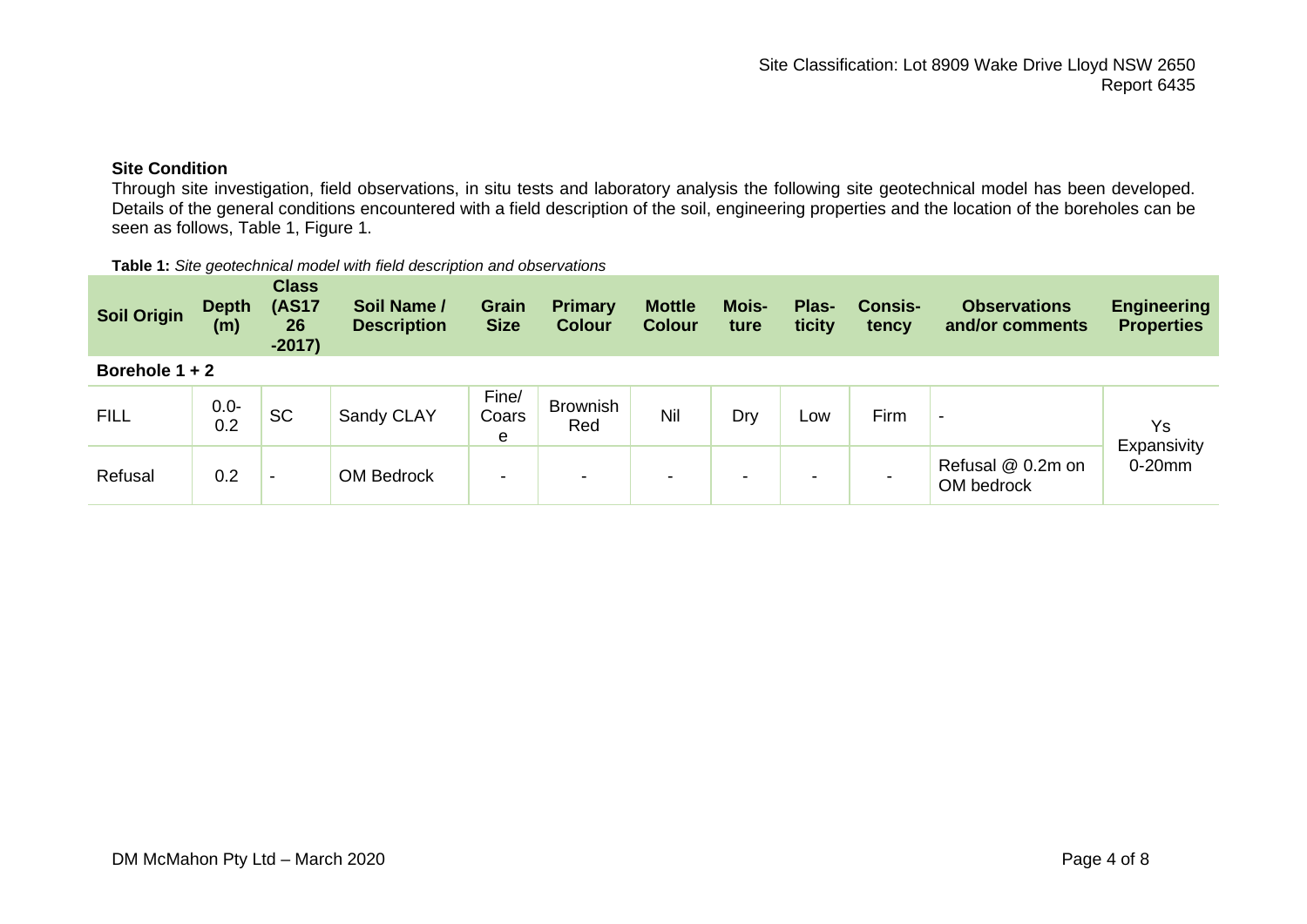Site Classification: Lot 8909 Wake Drive Lloyd NSW 2663 Report 6435



**Figure 1:** *Annotated site plan overlain on aerial photograph depicting borehole locations*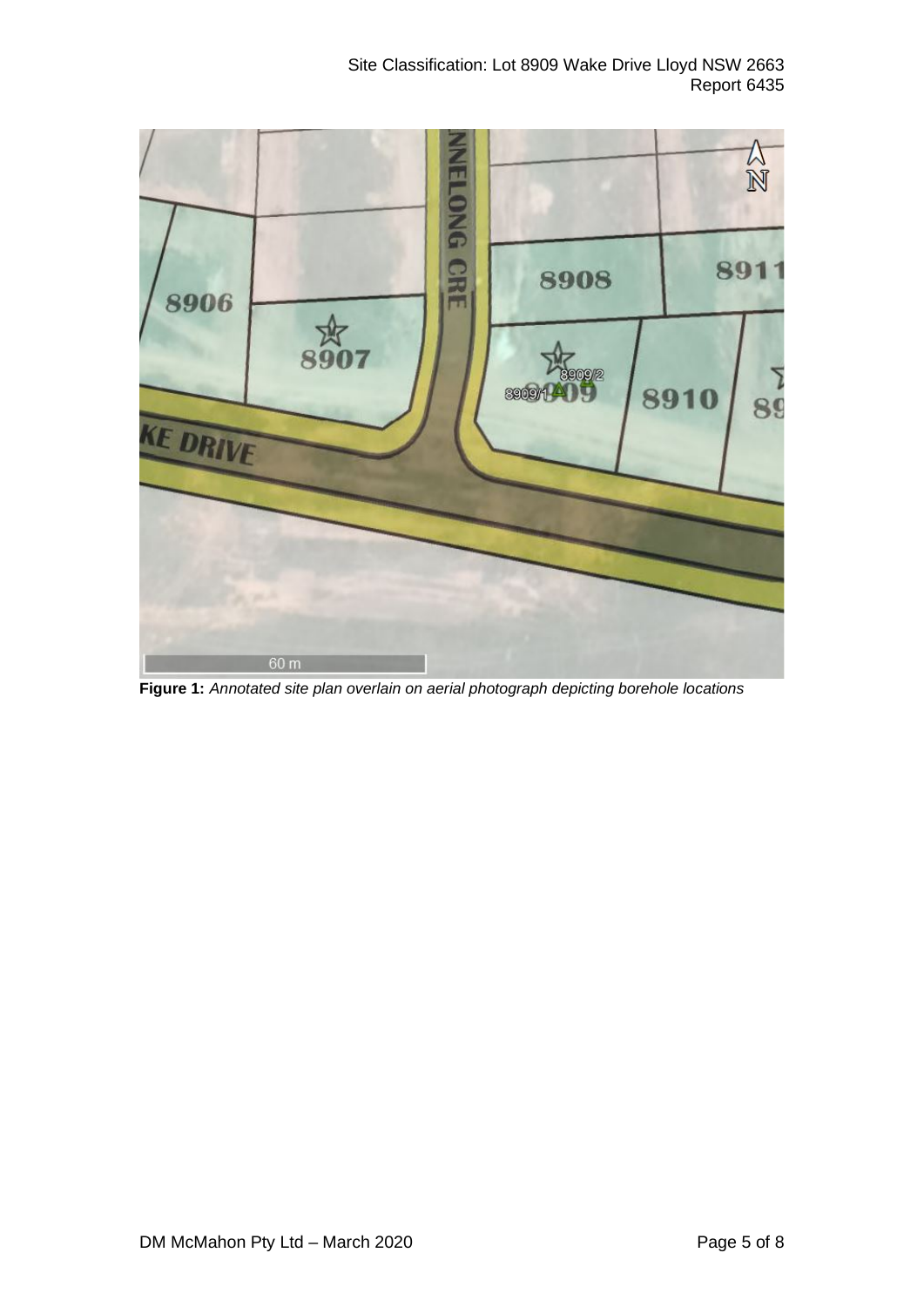### **Site Classification**

Based on the field assessment and laboratory data and assumptions therein the site is classified as **A – Most sand and rock sites with little or no ground movement from moisture changes** by reference to AS2870:2011.

### **Assumptions**

Site investigation and classification was carried out by reference to AS2870:2011. The proposed building is a single storey residential development.

This classification is based on the footings being founded into the underlying ordovician metasedimentary bedrock. If the footings are not into the specified material the site classification will need to be reassessed.

FILL materials where identified on this report are considered as 'controlled fill' in accordance with AS3798 and can be considered suitable for use as foundation/subgrade. Fill certification report ID 'FC19-48'.

Footings may be founded partly on fill and partly on natural material depending on founding depths. As such, footing design may require careful consideration by the structural engineer to minimise potential differential settlement.

An allowable bearing pressure of up to 50kPa and 100kPa for raft slab beams and strip footings respectively may be adopted.

If more than 0.4m of uncontrolled fill is present or placed, or if depth of excavation within the building area extends more than 0.5m below the existing surface, the above classification will need to be reassessed.

Any earthworks on site will be carried out by reference to AS3798: 2007.

If any unconsolidated or saturated soils are encountered during excavation, or conditions that are not alike the above description, the site supervisor should be informed, the work stopped and this office be contacted immediately for further evaluation.

Where trees and large shrubs are removed from the site all roots are to be removed and voids replaced with compacted fill by reference to AS3798:2007.

The soils investigated are all natural ground and no free groundwater was encountered at the time of the investigation.

Site drainage and vegetation limitations are adhered to as per the CSIRO Foundation Management and Footing Performance: A Homeowner's guide, BTF-2011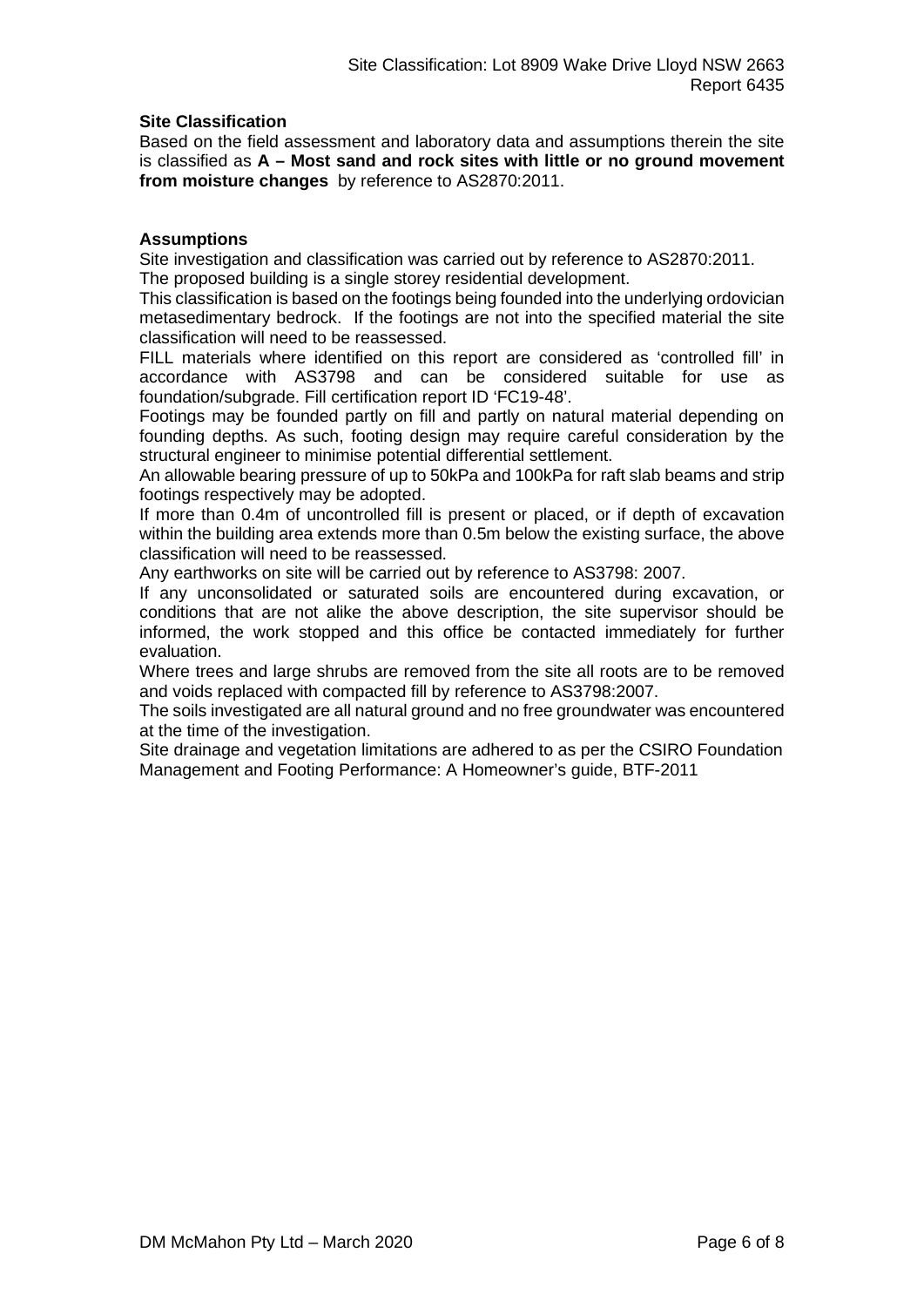## Site Classification: Lot 8909 Wake Drive Lloyd NSW 2663 Report 6435

| Log Column         |                | <b>Symbol</b>                      | <b>Definition</b>                                                                                                                                                                                                                                                                                                                                                                                                          |  |  |  |
|--------------------|----------------|------------------------------------|----------------------------------------------------------------------------------------------------------------------------------------------------------------------------------------------------------------------------------------------------------------------------------------------------------------------------------------------------------------------------------------------------------------------------|--|--|--|
| Soil Origin        |                | <b>TOPSOIL</b>                     | Mantle of surface and/or near-surface soil often but not always defined by high levels of organic<br>material, both dead and living. Remnant topsoils are topsoils that subsequently been buried by<br>other transported soils. Roots of trees may extend significantly into otherwise unaltered soil and<br>the presence of roots is not a sufficient reason for describing a material as topsoil.                        |  |  |  |
|                    |                | FILL                               | Any material which has been placed by anthropogenic processes                                                                                                                                                                                                                                                                                                                                                              |  |  |  |
|                    |                | Alluvial                           | Deposited by streams and rivers                                                                                                                                                                                                                                                                                                                                                                                            |  |  |  |
|                    |                | Colluvial                          | Soil and rock debris transported down slope by gravity, with or without the assistance of flowing<br>water and generally deposited in gullies or at the base of slopes. Colluvium is often used to<br>refer to thicker deposits such as those formed from landslides, whereas the term 'slopewash'<br>may be used for thinner and more widespread deposits that accumulate gradually over longer<br>geological timeframes. |  |  |  |
|                    |                | Extremely<br>weathered<br>material | Formed directly from in situ weathering of geological formations. Although this material is of soil<br>strength, it retains the structure and/or fabric of the parent rock material.                                                                                                                                                                                                                                       |  |  |  |
|                    |                | Residual                           | Formed directly from in situ weathering of geological formations. These soils no longer retain<br>any visible structure or fabric of the parent soil or rock material                                                                                                                                                                                                                                                      |  |  |  |
| Class              |                | GW                                 | Gravel and gravel-sand mixtures, little to no fines                                                                                                                                                                                                                                                                                                                                                                        |  |  |  |
| (AS1726-<br>2017)  |                | GP                                 | Gravel and gravel-sand mixtures, little to no fines, uniform gravels                                                                                                                                                                                                                                                                                                                                                       |  |  |  |
|                    | soils          | GМ                                 | Gravel-silt mixtures and gravel-sand-silt mixtures                                                                                                                                                                                                                                                                                                                                                                         |  |  |  |
|                    |                | GC                                 | Gravel-clay mixtures and gravel-sand-clay mixtures                                                                                                                                                                                                                                                                                                                                                                         |  |  |  |
|                    |                | SW                                 | Sand and gravel-sand mixtures, little to no fines                                                                                                                                                                                                                                                                                                                                                                          |  |  |  |
|                    | Coarse grained | <b>SP</b>                          |                                                                                                                                                                                                                                                                                                                                                                                                                            |  |  |  |
|                    |                | <b>SM</b>                          | Sand and gravel-sand mixtures, little to no fines<br>Sand-silt mixtures                                                                                                                                                                                                                                                                                                                                                    |  |  |  |
|                    |                | SC                                 |                                                                                                                                                                                                                                                                                                                                                                                                                            |  |  |  |
|                    |                | ML                                 | Sand-clay mixtures                                                                                                                                                                                                                                                                                                                                                                                                         |  |  |  |
|                    |                |                                    | Inorganic silt and very fine sand, rock flour, silty or clayey fine sand or silt with low plasticity                                                                                                                                                                                                                                                                                                                       |  |  |  |
|                    | soils          | CL, CI                             | Inorganic clays of low to medium plasticity, gravelly clay, sandy clay                                                                                                                                                                                                                                                                                                                                                     |  |  |  |
|                    |                | OL<br>MН                           | Organic silt<br>Inorganic silt                                                                                                                                                                                                                                                                                                                                                                                             |  |  |  |
|                    |                | CН                                 | Inorganic clays of high plasticity                                                                                                                                                                                                                                                                                                                                                                                         |  |  |  |
|                    | Fine grained   | OН                                 | Organic clay of medium to high plasticity, organic silt                                                                                                                                                                                                                                                                                                                                                                    |  |  |  |
|                    |                | Pt                                 | Peat, highly organic soil                                                                                                                                                                                                                                                                                                                                                                                                  |  |  |  |
| Soil Name/         |                | SAND                               | Coarse grained soil                                                                                                                                                                                                                                                                                                                                                                                                        |  |  |  |
| <b>Description</b> |                | SILT                               | Fine grained soil - low dry strength, low wet toughness and dilatancy                                                                                                                                                                                                                                                                                                                                                      |  |  |  |
|                    |                | <b>CLAY</b>                        | Fine grained soil - high dry strength, high wet toughness and plasticity                                                                                                                                                                                                                                                                                                                                                   |  |  |  |
| <b>Grain Size</b>  |                | Coarse                             | >2mm                                                                                                                                                                                                                                                                                                                                                                                                                       |  |  |  |
|                    |                | Medium                             | $0.06 - 2mm$                                                                                                                                                                                                                                                                                                                                                                                                               |  |  |  |
|                    |                | Fine                               | $<$ 0.06 $<$ mm                                                                                                                                                                                                                                                                                                                                                                                                            |  |  |  |
| <b>Moisture</b>    |                | D                                  | Dry                                                                                                                                                                                                                                                                                                                                                                                                                        |  |  |  |
|                    |                | Т                                  | <b>Moderately Moist</b>                                                                                                                                                                                                                                                                                                                                                                                                    |  |  |  |
|                    |                | М<br>W                             | Moist<br>Wet                                                                                                                                                                                                                                                                                                                                                                                                               |  |  |  |
| <b>Plasticity</b>  |                | Non-plastic                        | Not applicable                                                                                                                                                                                                                                                                                                                                                                                                             |  |  |  |
|                    |                | Low                                | Only slight pressure is required to roll the thread of soil near the plastic limit. The thread and<br>lump are weak and soft. The dry specimen crumbles into powder with some finger pressure.                                                                                                                                                                                                                             |  |  |  |
|                    |                | Medium                             | Medium pressure is required to roll the thread of soil to near the plastic limit. The thread and<br>lump have medium stiffness. The dry specimen breaks into pieces or crumbles with<br>considerable finger pressure.                                                                                                                                                                                                      |  |  |  |
|                    |                | High                               | Considerable pressure is required to roll the thread to near the plastic limit. The thread and the<br>lump have very high stiffness. The dry specimen cannot be broken with finger pressure.<br>Specimen will break into pieces between thumb and a hard surface.                                                                                                                                                          |  |  |  |
| Consistency        |                | Very Soft (VS)                     | Exudes between fingers when squeezed in hand                                                                                                                                                                                                                                                                                                                                                                               |  |  |  |
|                    |                | Soft (S)                           | Can be moulded by light finger pressure                                                                                                                                                                                                                                                                                                                                                                                    |  |  |  |
|                    |                | Firm (F)                           | Can be moulded by strong finger pressure                                                                                                                                                                                                                                                                                                                                                                                   |  |  |  |
|                    |                | Stiff (St)                         | Cannot be moulded by fingers                                                                                                                                                                                                                                                                                                                                                                                               |  |  |  |
|                    |                | Very Stiff (VSt)                   | Can be indented by thumb nail                                                                                                                                                                                                                                                                                                                                                                                              |  |  |  |
|                    |                | Hard (H)                           | Can be indented by thumb nail with difficulty                                                                                                                                                                                                                                                                                                                                                                              |  |  |  |
|                    |                | Friable (Fr)                       | Can be easily crumbled or broken into small pieces by hand                                                                                                                                                                                                                                                                                                                                                                 |  |  |  |

### **Notes Relating to Results**